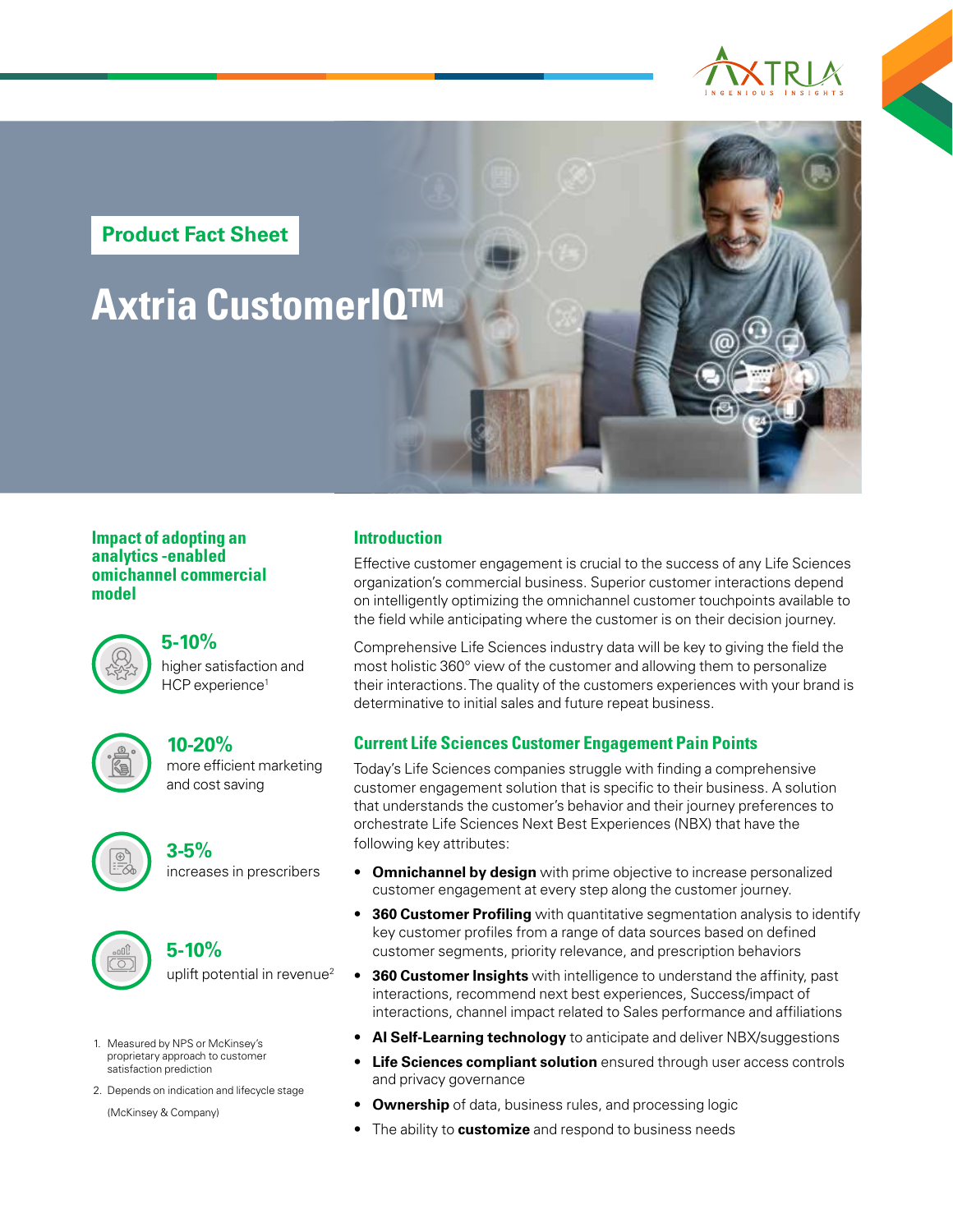### **Axtria CustomerIQ™**

Axtria CustomerIQ™ is the most advanced omnichannel driven customer engagement solution for life sciences that enables personalized interactions, at scale, across Life Sciences customers to optimize commercial activity.

CustomerIQ's, superior NBX decision and orchestration engines are driven by a self-learning AI/ML engine and clean, trusted, diverse data sets that provide every facet of information needed to ensure effective engagement recommendations, complemented by a holistic understanding of the customer's journey.



#### **Axtria CustomerIQ™ Differentiators**

## **Axtria CustomerIQ™ Business Benefits**

| <b>Personalized</b><br><b>Customer</b><br>Interaction                    | NBX recommendations leverages disparate data sets to optimize customer engagement<br>$\bullet$<br>channels<br>• Improve customer satisfaction to ensure your organization is the preferred therapy provider<br>• Al/ML algorithms learn from each customer interaction to refine future engagements |
|--------------------------------------------------------------------------|-----------------------------------------------------------------------------------------------------------------------------------------------------------------------------------------------------------------------------------------------------------------------------------------------------|
| <b>Improved</b><br><b>ROI And</b><br><b>Commercial</b><br><b>Success</b> | • Enhance brand stickiness by intuitively addressing provider needs<br>• Top-line uplift by identifying the highest-impact omnichannel interaction mix for each customer<br>• Engagements that help providers improve patient value increases economic activity                                     |
| <b>Scalability</b><br>and<br><b>Integration</b>                          | Integration with downstream CRM systems drive seamless omni-channel execution<br>$\bullet$<br>Scale your commercial activity without increasing headcount<br>• Modern SaaS technology that grows with your business                                                                                 |